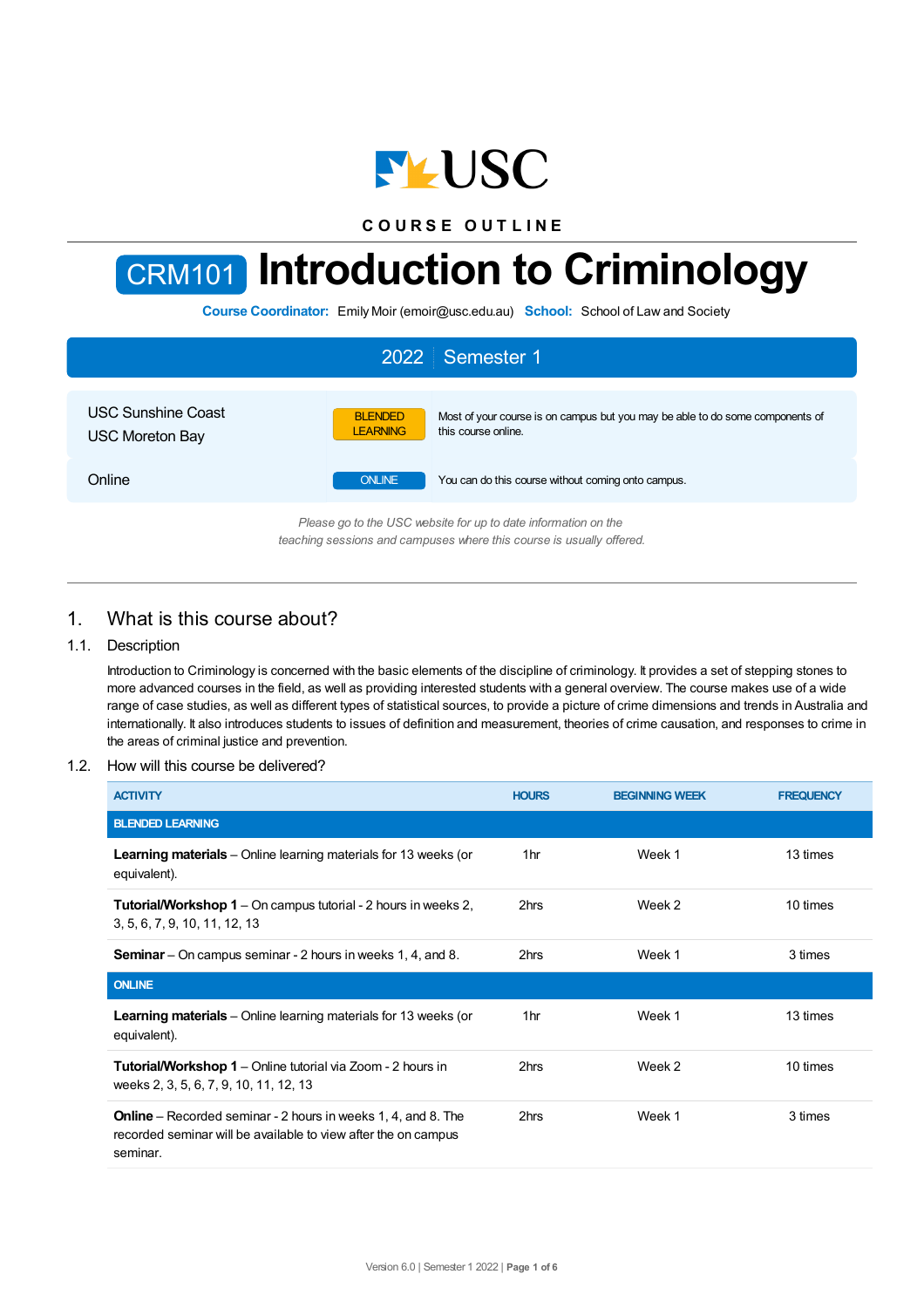## 1.3. Course Topics

- Introduction
- Myths, Media & 'Facts' about Crime
- Defining and Measuring Crime
- Street Crime, Violent Crime & 'Crimes Against Morality'
- Prevalence, Victims & Offenders
- Role of Theory & Psychological Theories
- Sociological & Interactionist Theories
- White Collar, International & Internet Crimes
- Criminal Justice System: Police, Courts & Corrections
- Victims & Restorative Justice
- Crime Prevention
- Careers in Criminal Justice

# 2. What level is this course?

## 100 Level (Introductory)

Engaging with discipline knowledge and skills at foundational level, broad application of knowledge and skills in familiar contexts and with support. Limited or no prerequisites. Normally, associated with the first full-time study year of an undergraduate program.

# 3. What is the unit value of this course?

12 units

# 4. How does this course contribute to my learning?

|              | <b>COURSE LEARNING OUTCOMES</b>                                                       | <b>GRADUATE QUALITIES</b>                                                 |  |  |
|--------------|---------------------------------------------------------------------------------------|---------------------------------------------------------------------------|--|--|
|              | On successful completion of this course, you should be able to                        | Completing these tasks<br>successfully will contribute to<br>you becoming |  |  |
|              | Apply scholarly writing, research and reference practice in the field of Criminology. | Knowledgeable                                                             |  |  |
| $\mathbf{2}$ | Explain and describe the key elements and theories of crime and criminal justice.     | Knowledgeable<br>Creative and critical thinker                            |  |  |
| 3            | Analyse the causes of crime and social impacts.                                       | Creative and critical thinker<br>Sustainability-focussed                  |  |  |

# 5. Am Ieligible to enrol in this course?

Refer to the USC [Glossary](https://www.usc.edu.au/about/policies-and-procedures/glossary-of-terms-for-policy-and-procedures) of terms for definitions of "pre-requisites, co-requisites and anti-requisites".

5.1. Pre-requisites

Not applicable

5.2. Co-requisites

Not applicable

5.3. Anti-requisites

JST102

5.4. Specific assumed prior knowledge and skills (where applicable)

Not applicable

# 6. How am Igoing to be assessed?

6.1. Grading Scale

```
Standard Grading (GRD)
```
High Distinction (HD), Distinction (DN), Credit (CR), Pass (PS), Fail (FL).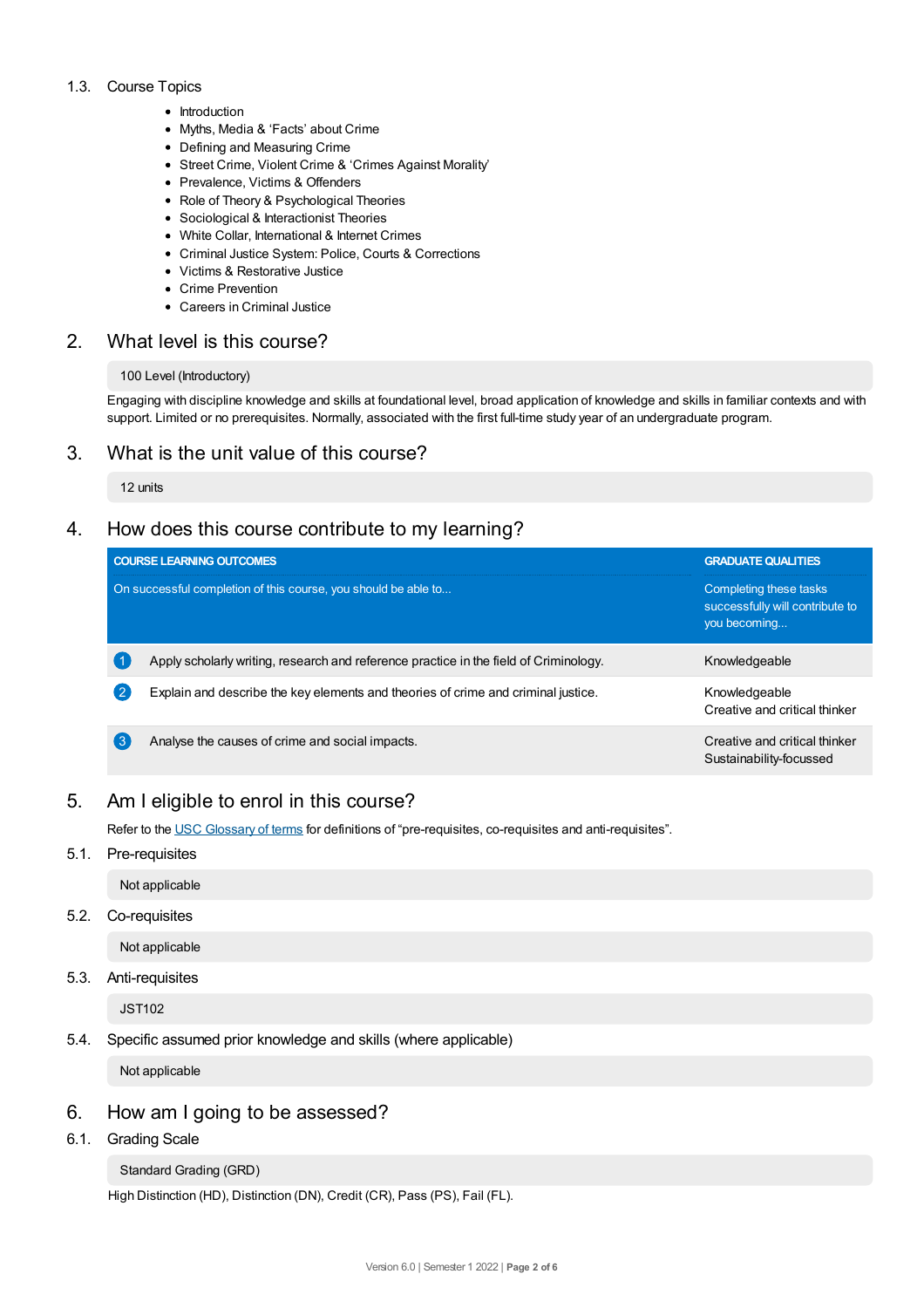# 6.2. Details of early feedback on progress

You will be provided with early feedback on knowledge for this block of work via a non-examinable online quiz on the course website in Weeks 1, 3, and 5.

## 6.3. Assessment tasks

| <b>DELIVERY</b><br><b>MODE</b> | <b>TASK</b><br>NO. | <b>ASSESSMENT</b><br><b>PRODUCT</b>     | <b>INDIVIDUAL</b><br><b>OR GROUP</b> | <b>WEIGHTING</b><br>$\%$ | <b>WHAT IS THE</b><br><b>DURATION /</b><br><b>LENGTH?</b> | <b>WHEN SHOULD I</b><br><b>SUBMIT?</b> | <b>WHERE SHOULD I</b><br><b>SUBMIT IT?</b>                      |
|--------------------------------|--------------------|-----------------------------------------|--------------------------------------|--------------------------|-----------------------------------------------------------|----------------------------------------|-----------------------------------------------------------------|
| All                            | $\mathbf{1}$       | Plan                                    | Individual                           | 20%                      | 850 words                                                 | Week 6                                 | <b>Online Assignment</b><br>Submission with<br>plagiarism check |
| All                            | 2                  | Essay                                   | Individual                           | 45%                      | 2000 words                                                | Week 10                                | <b>Online Assignment</b><br>Submission with<br>plagiarism check |
| All                            | 3                  | Examination -<br>Centrally<br>Scheduled | Individual                           | 35%                      | 2 hours                                                   | Exam Period                            | Online Submission                                               |

# **All - Assessment Task 1:** Essay plan

| <b>GOAL:</b>     | The purpose of this task is to create an essay plan, which is an outline of what will be discussed in your essay<br>(Assessment Task 2) and obtain feedback to assist you in completing the essay.                                                                                                                    |                                                                                                                               |                                     |  |  |
|------------------|-----------------------------------------------------------------------------------------------------------------------------------------------------------------------------------------------------------------------------------------------------------------------------------------------------------------------|-------------------------------------------------------------------------------------------------------------------------------|-------------------------------------|--|--|
| <b>PRODUCT:</b>  | Plan                                                                                                                                                                                                                                                                                                                  |                                                                                                                               |                                     |  |  |
| <b>FORMAT:</b>   | 850-word outline plus reference list (reference list not included in word count). The topic, along with the points that need to<br>be covered in the essay plan, will be placed on Canvas in Week One. The feedback you receive on your essay plan will<br>help you further plan for the essay (Assessment Task Two). |                                                                                                                               |                                     |  |  |
| <b>CRITERIA:</b> | No.                                                                                                                                                                                                                                                                                                                   |                                                                                                                               | <b>Learning Outcome</b><br>assessed |  |  |
|                  |                                                                                                                                                                                                                                                                                                                       | Demonstration of knowledge: Addressing the nature and scope of the question posed.                                            | $(2)$ $(3)$                         |  |  |
|                  | $\mathcal{P}$                                                                                                                                                                                                                                                                                                         | Demonstration of academic research skills: Evidence of sound research and accurate and<br>appropriate referencing of sources. | $\overline{1}$                      |  |  |
|                  | 3                                                                                                                                                                                                                                                                                                                     | Demonstration of academic writing skills: Clarity of expression and correct use of<br>grammar, punctuation and spelling.      |                                     |  |  |
|                  |                                                                                                                                                                                                                                                                                                                       |                                                                                                                               |                                     |  |  |

# **All - Assessment Task 2:** Essay

| <b>GOAL:</b>     | The purpose of this task is to analyse a real-life case in light of the prevalence and characteristics of the crime, along with<br>the newsworthiness of the case. You will also explore how a psychological theory can assist in understanding the causes of<br>the offending behaviour in the case. |                                                                                                                                                                              |                                     |  |  |
|------------------|-------------------------------------------------------------------------------------------------------------------------------------------------------------------------------------------------------------------------------------------------------------------------------------------------------|------------------------------------------------------------------------------------------------------------------------------------------------------------------------------|-------------------------------------|--|--|
| <b>PRODUCT:</b>  | Essay                                                                                                                                                                                                                                                                                                 |                                                                                                                                                                              |                                     |  |  |
| <b>FORMAT:</b>   | 2000-word essay plus reference list (not included in word count). The topic will be posted on Canvas in Week One.                                                                                                                                                                                     |                                                                                                                                                                              |                                     |  |  |
| <b>CRITERIA:</b> | No.                                                                                                                                                                                                                                                                                                   |                                                                                                                                                                              | <b>Learning Outcome</b><br>assessed |  |  |
|                  |                                                                                                                                                                                                                                                                                                       | Demonstration of knowledge: A presentation of relevant knowledge gained through the<br>systematic analysis of source material.                                               | (213)                               |  |  |
|                  | 2                                                                                                                                                                                                                                                                                                     | Demonstration of academic analysis: Evidence of investigation of supporting literature and<br>accurate and appropriate referencing of sources in support of your analysis.   | 〔1                                  |  |  |
|                  | 3                                                                                                                                                                                                                                                                                                     | Demonstration of academic writing skills: Appropriate and effective structuring of<br>arguments, clarity of expression and correct use of grammar, punctuation and spelling. |                                     |  |  |
|                  |                                                                                                                                                                                                                                                                                                       |                                                                                                                                                                              |                                     |  |  |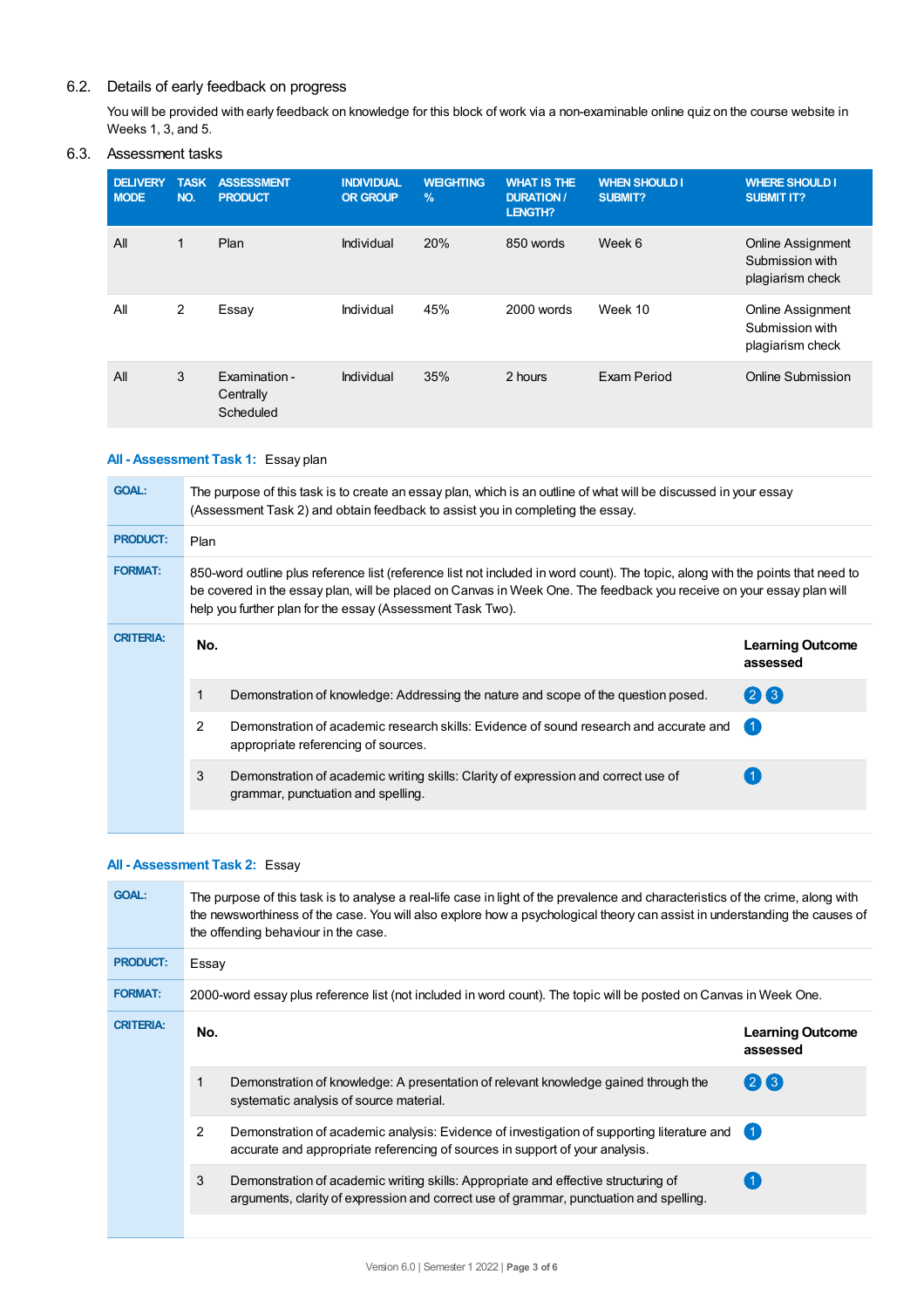## **All - Assessment Task 3:** Exam

| <b>GOAL:</b>     | This end-of-semester exam allows you to demonstrate your knowledge and understanding of course materials covered<br>from weeks 7-12. |                                                                                                                                        |                                     |  |  |  |
|------------------|--------------------------------------------------------------------------------------------------------------------------------------|----------------------------------------------------------------------------------------------------------------------------------------|-------------------------------------|--|--|--|
| <b>PRODUCT:</b>  |                                                                                                                                      | Examination - Centrally Scheduled                                                                                                      |                                     |  |  |  |
| <b>FORMAT:</b>   |                                                                                                                                      | Short answer exam.                                                                                                                     |                                     |  |  |  |
| <b>CRITERIA:</b> | No.                                                                                                                                  |                                                                                                                                        | <b>Learning Outcome</b><br>assessed |  |  |  |
|                  |                                                                                                                                      | Demonstration of knowledge: A systematic presentation of relevant knowledge addressing<br>the nature and scope of the questions posed. | $(2)$ $(3)$                         |  |  |  |
|                  | 2                                                                                                                                    | Demonstration of understanding: A logical application and evaluation of relevant<br>knowledge to the questions.                        | (2)(3)                              |  |  |  |
|                  |                                                                                                                                      |                                                                                                                                        |                                     |  |  |  |

# 7. Directed study hours

A 12-unit course will have total of 150 learning hours which will include directed study hours (including online if required), self-directed learning and completion of assessable tasks. Directed study hours may vary by location. Student workload is calculated at 12.5 learning hours per one unit.

# 8. What resources do I need to undertake this course?

Please note: Course information, including specific information of recommended readings, learning activities, resources, weekly readings, etc. are available on the course Canvas site– Please log in as soon as possible.

#### 8.1. Prescribed text(s) or course reader

Please note that you need to have regular access to the resource(s) listed below. Resources may be required or recommended.

| <b>REQUIRED? AUTHOR</b> |                                               |   | YEAR TITLE                               | <b>EDITION</b>  | <b>PUBLISHER</b> |
|-------------------------|-----------------------------------------------|---|------------------------------------------|-----------------|------------------|
| Required                | HENNESSEY&<br><b>PRENZLER HAYES</b><br>(TIM.) | 0 | An Introduction to Crime and Criminology | $5\overline{a}$ | n/a              |

#### 8.2. Specific requirements

Not applicable

# 9. How are risks managed in this course?

Health and safety risks for this course have been assessed as low. It is your responsibility to review course material, search online, discuss with lecturers and peers and understand the health and safety risks associated with your specific course of study and to familiarise yourself with the University's general health and safety principles by reviewing the online [induction](https://online.usc.edu.au/webapps/blackboard/content/listContentEditable.jsp?content_id=_632657_1&course_id=_14432_1) training for students, and following the instructions of the University staff.

# 10. What administrative information is relevant to this course?

#### 10.1. Assessment: Academic Integrity

Academic integrity is the ethical standard of university participation. It ensures that students graduate as a result of proving they are competent in their discipline. This is integral in maintaining the value of academic qualifications. Each industry has expectations and standards of the skills and knowledge within that discipline and these are reflected in assessment.

Academic integrity means that you do not engage in any activity that is considered to be academic fraud; including plagiarism, collusion or outsourcing any part of any assessment item to any other person. You are expected to be honest and ethical by completing all work yourself and indicating in your work which ideas and information were developed by you and which were taken from others. You cannot provide your assessment work to others. You are also expected to provide evidence of wide and critical reading, usually by using appropriate academic references.

In order to minimise incidents of academic fraud, this course may require that some of its assessment tasks, when submitted to Canvas, are electronically checked through Turnitin. This software allows for text comparisons to be made between your submitted assessment item and all other work to which Turnitin has access.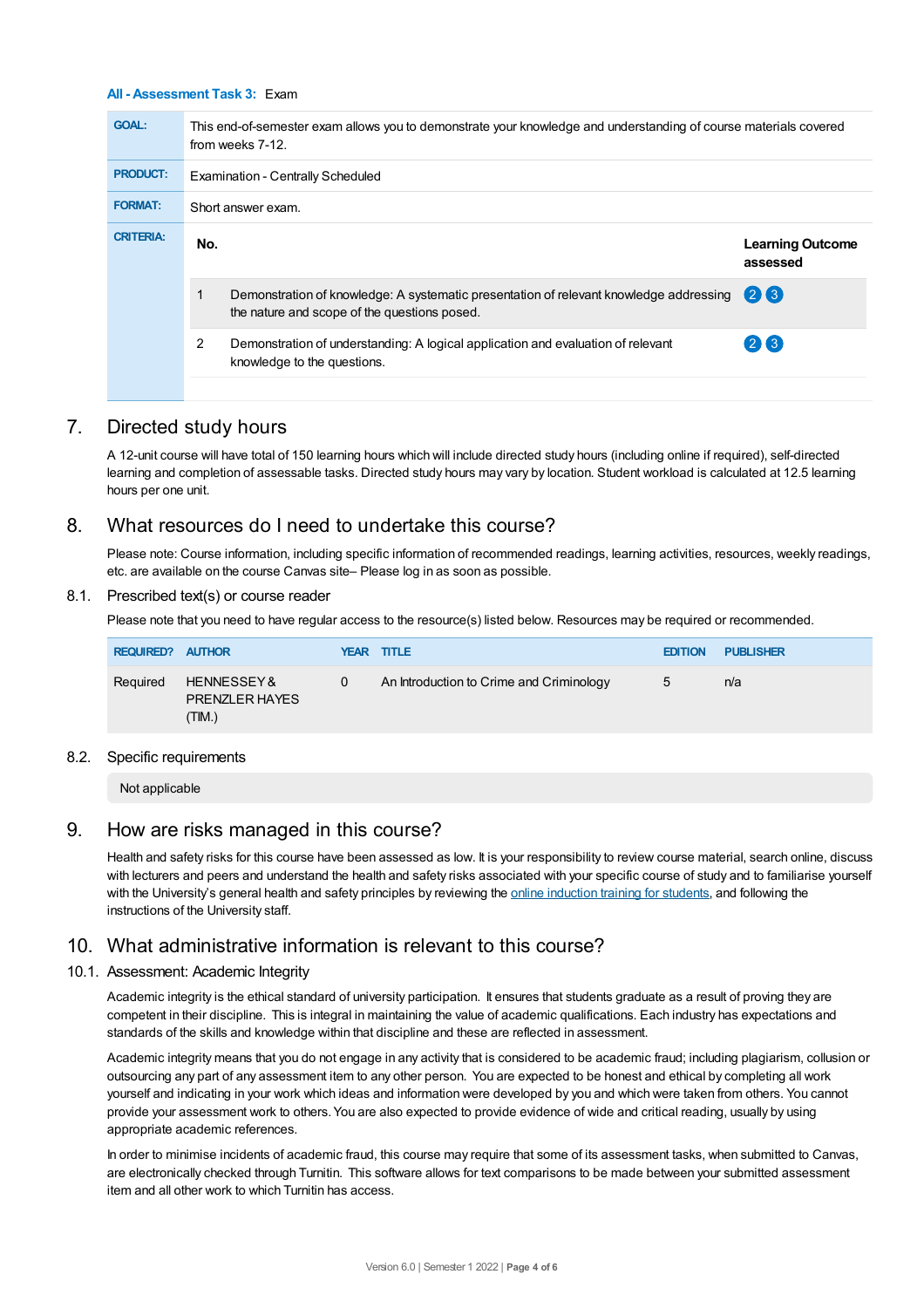#### 10.2. Assessment: Additional Requirements

Your eligibility for supplementary assessment in a course is dependent of the following conditions applying:

The final mark is in the percentage range 47% to 49.4% The course is graded using the Standard Grading scale You have not failed an assessment task in the course due to academic misconduct.

## 10.3. Assessment: Submission penalties

Late submission of assessment tasks may be penalised at the following maximum rate:

- 5% (of the assessment task's identified value) per day for the first two days from the date identified as the due date for the assessment task.

- 10% (of the assessment task's identified value) for the third day - 20% (of the assessment task's identified value) for the fourth day and subsequent days up to and including seven days from the date identified as the due date for the assessment task.

- A result of zero is awarded for an assessment task submitted after seven days from the date identified as the due date for the assessment task. Weekdays and weekends are included in the calculation of days late. To request an extension you must contact your course coordinator to negotiate an outcome.

## 10.4. SafeUSC

USC is committed to a culture of respect and providing a safe and supportive environment for all members of our community. For immediate assistance on campus contact SafeUSC by phone: 07 [5430](tel:07%205430%201168) 1168 or using the [SafeZone](https://www.safezoneapp.com) app. For general enquires contact the SafeUSC team by phone 07 [5456](tel:07%205456%203864) 3864 or email [safe@usc.edu.au](mailto:safe@usc.edu.au).

The SafeUSC Specialist Service is a Student Wellbeing service that provides free and confidential support to students who may have experienced or observed behaviour that could cause fear, offence or trauma. To contact the service call 07 [5430](tel:07%205430%201226) 1226 or email [studentwellbeing@usc.edu.au](mailto:studentwellbeing@usc.edu.au).

## 10.5. Study help

For help with course-specific advice, for example what information to include in your assessment, you should first contact your tutor, then your course coordinator, if needed.

If you require additional assistance, the Learning Advisers are trained professionals who are ready to help you develop a wide range of academic skills. Visit the Learning [Advisers](https://www.usc.edu.au/current-students/student-support/academic-and-study-support/learning-advisers) web page for more information, or contact Student Central for further assistance: +61 7 5430 2890 or [studentcentral@usc.edu.au](mailto:studentcentral@usc.edu.au).

10.6. Wellbeing Services

Student Wellbeing provide free and confidential counselling on a wide range of personal, academic, social and psychological matters, to foster positive mental health and wellbeing for your academic success.

To book a confidential appointment go to [Student](https://studenthub.usc.edu.au/) Hub, email [studentwellbeing@usc.edu.au](mailto:studentwellbeing@usc.edu.au) or call 07 5430 1226.

## 10.7. AccessAbility Services

Ability Advisers ensure equal access to all aspects of university life. If your studies are affected by a disability, learning disorder mental health issue, injury or illness, or you are a primary carer for someone with a disability or who is considered frail and aged, [AccessAbility](https://www.usc.edu.au/learn/student-support/accessability-services/documentation-requirements) Services can provide access to appropriate reasonable adjustments and practical advice about the support and facilities available to you throughout the University.

To book a confidential appointment go to [Student](https://studenthub.usc.edu.au/) Hub, email [AccessAbility@usc.edu.au](mailto:AccessAbility@usc.edu.au) or call 07 5430 2890.

#### 10.8. Links to relevant University policy and procedures

For more information on Academic Learning & Teaching categories including:

- Assessment: Courses and Coursework Programs
- Review of Assessment and Final Grades
- Supplementary Assessment
- Administration of Central Examinations
- Deferred Examinations
- Student Academic Misconduct
- Students with a Disability

Visit the USC website: <https://www.usc.edu.au/explore/policies-and-procedures#academic-learning-and-teaching>

## 10.9. Student Charter

USC is committed to excellence in teaching, research and engagement in an environment that is inclusive, inspiring, safe and respectful. The [Student](https://www.usc.edu.au/current-students/student-charter) Charter sets out what students can expect from the University, and what in turn is expected of students, to achieve these outcomes.